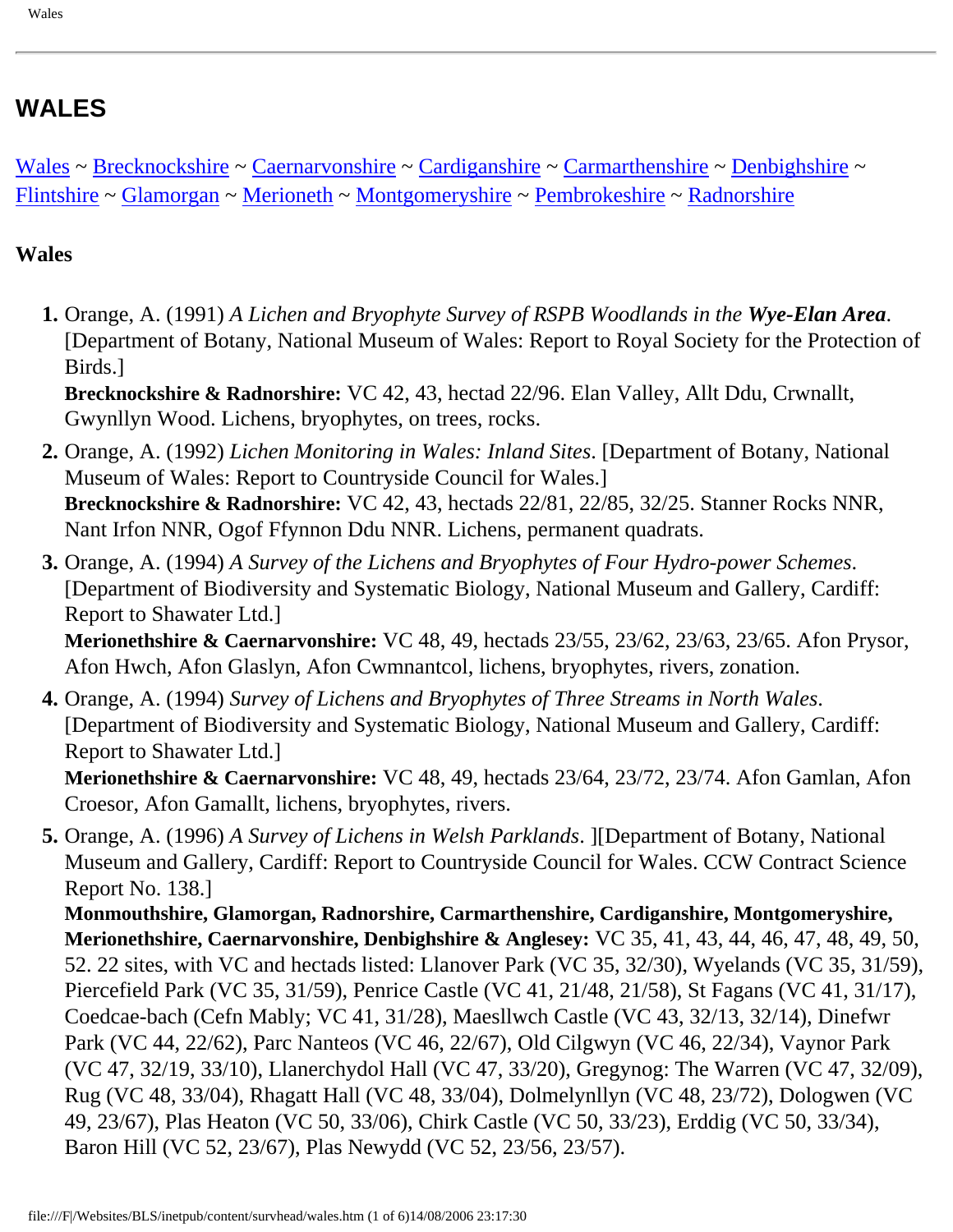- **6.** Orange, A. (1996) A465 *Abergavenny to Hirwaun Dualling: Lichen Survey and Assessment*. [Department of Botany, National Museum and Gallery, Cardiff: Report SGS Environment]. **Glamorgan & Brecknockshire:** VC 41, 42, , hectads 22/90, 32/00, 32/11, 32/21. Cwm Clydach, Cwm Ffrwd, Carno Reservoir and others. Contact: SGS Environment, Ivor House, Bridge Street, Cardiff CF1 2EE.
- **7.** Orange, A. (1997) *A Baseline Survey of Rare Lichen Species in South Area*. [Department of Botany, National Museum and Gallery, Cardiff: Report to Countryside Council for Wales]. **Monmouthshire & Glamorgan:** VC 35, 41, hectads 21/48, 21/58, 21/97, 31/06, 31/16, 31/17, 31/59, status of *Bacidia incompta, Caloplaca granulosa, Collema fragile, Endocarpon adscendens, E. pusillum*, *Lecanactis amylacea, Staurothele rufa, Zamenhofia rosei*.
- **8.** Orange, A. (1998) *Monitoring Effects of Run-of-River Hydro Schemes: Preliminary Assessment of Suitability of Five Sites*. [Department of Biodiversity and Systematic Biology, National Museum and Gallery, Cardiff: Report to Shawater Ltd].

**Merionethshire, Caernarvonshire and Denbighshire:** VC 48, 49, 50, hectads 23/65, 23/81, 23/82, 23/83, 33/12. Afon Harnog, Cwm-llan, Afon Tryweryn, Afon Iwrch, Nant y Graig-wen, lichens, bryophytes, freshwater. Contact: Shawater Ltd., Ston Easton, Bath, BA3 4DN.

### <span id="page-1-0"></span>**Brecknockshire**

- **1a.** Coppins, A.M. & Coppins, B.J. (2001). *Nant Irfon NNR*, Brecknockshire (VC 42): Lichen Survey and Monitoring. [Report to the Countryside Council for Wales]. 169 pp. Upland oakwood and moorland rocks. Survey and site condition monitoring, and detailed management proposals. Total lichen taxa 275, 133 epiphytic, 145 saxicolous; RIEC 35, EUOCIEC  $13 = 4$ . Lichenicolous fungi 12.
- **1b.** Coppins, A.M. & Fryday, A.M. (1997). *Nant Irfon NNR Resurvey of lichen of lichen quadrats*. [Report to Countryside Council for Wales, Order no. MS01051]. 75 pp. Review of 36 permanent quadrats for saxicolous lichen communities.
- **1c.** Fryday, A.M. & Coppins, A.M. (1997). *Nant Irfon NNR Lichen Survey*. [Report to Countryside Council for Wales, Project no. NNR014/RF54/02]. 37 pp. (woodland section). Upland oak woods. Total lichen taxa (epiphytes) 106; RIEC 30; EUOCIEC 14. Lichenicolous fungi 4.
- **1d.** Woods, R.G. (1978) *The Lichen-dominated epiphytic communities of Nant Irfon NNR*. [Report to Nature Conservancy Council, Dyfed-Powys Region]. 12 pp.
- **1e.** Woods, R.G. (1984?) *An Annotated Check List of the Lichens of Nant Irfon NNR*. [Unpublished A5 handbook, copy held by the Countryside Council for Wales Warden]. 76 pp.
- **2.** Orange, A. (2002). *A Survey of the Saxicolous Lichen and Bryophyte Communities of the Brecon Beacons cSAC*. National Museums and Galleries of Wales: Report to Countryside Council for Wales.

[94 relevés on lichen or bryophyte dominated rock surfaces (Old Red Sandstone) were grouped into 17 provisional noda. V.C. 42, hectads 22/92, 32/02

#### <span id="page-1-1"></span>**Caernarvonshire**

 **1a.** Fryday, A. M. (1994). *Lichen Survey of High Ground in Snowdonia, North Wales*. [Report to the Countryside Council for Wales, Bangor].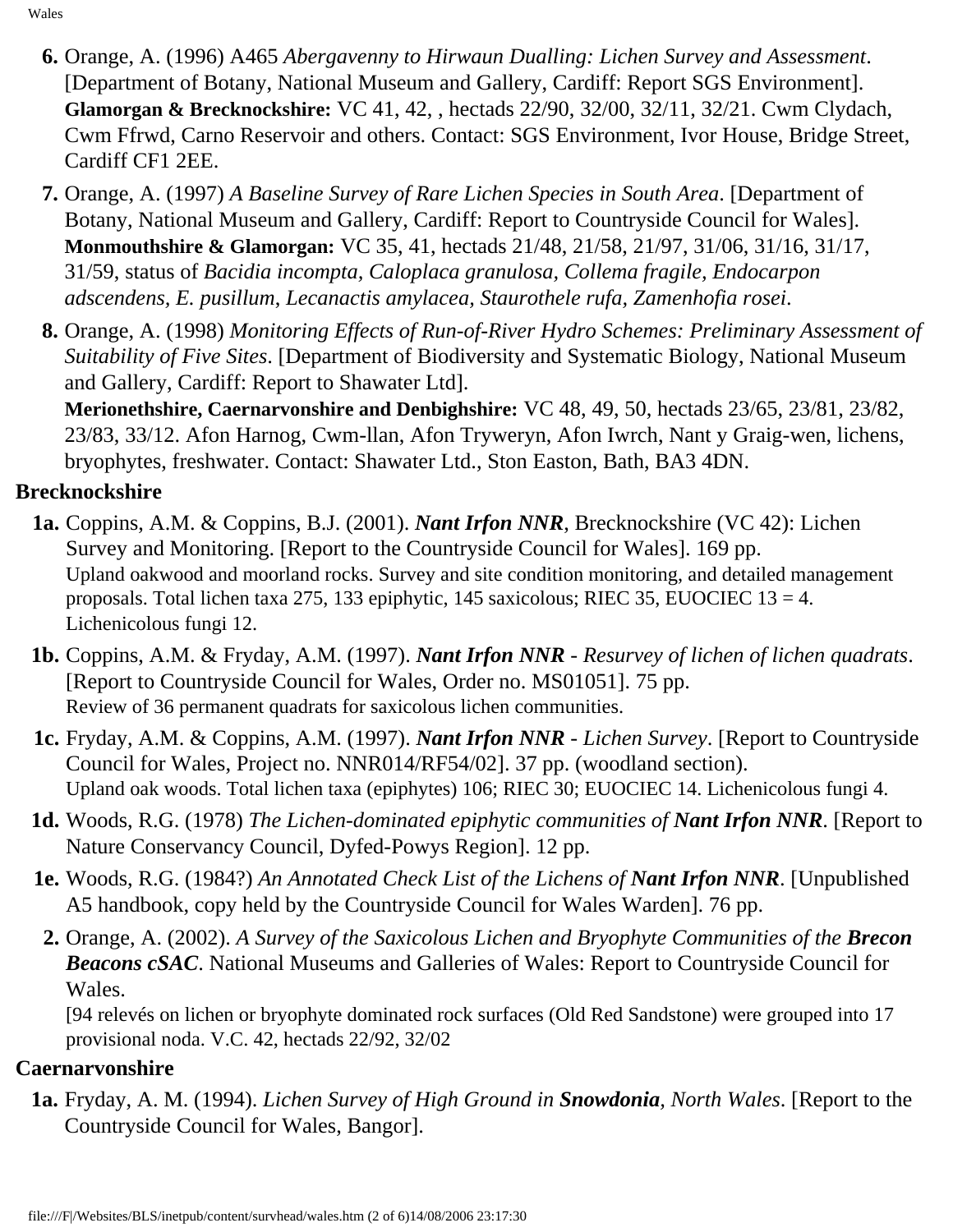Wales

- **1b.** Fryday, A. M. (1995). *A Further Lichen Survey of High Ground in Snowdonia, North Wales*. Report to the Countryside Council for Wales, Bangor].
- **1c.** Fryday, A. M. (1996). *Lichen survey of selected high-level sites in Snowdonia, North Wales*. [Report to the Countryside Council for Wales, Bangor].
- **2.** Orange, A. (1998) *Lichens and Bryophytes Recorded at the Afon Llafar, Bethesda, May-June 1998*. [Department of Biodiversity and Systematic Biology, National Museum and Gallery, Cardiff.]

Wales, VC 49, hectad 23/66. Lichens, bryophytes, rivers, zonation. Contact: author.

**3.** Orange, A. & Fryday, A. (1998) *A Survey of the Saxicolous Lichen and Bryophyte Communities of Eryri cSAC and Moel Hebog SSSI*. [Department of Biodiversity and Systematic Biology, National Museum and Gallery, Cardiff: Report to Countryside Council for Wales. CCW Contract Science Report No. 312.] 74 pp VC 49, hectads 23/54, 23/55, 23/65, 23/66, 23/76. Eryri (Snowdonia), Yr Wyddfa SSSI, Glydeiriau and Cwm Idwal SSSI, Carneddau SSSI, Moel Hebog SSSI, upland saxicolous lichens and bryophytes,

communities, phytosociology.

**4.** Sanderson, N. A. (1999). *Coedydd Aber Lichen Survey 1998*. [Report to the Countryside Council for Wales]. 81 pp., incl. maps, species lists, photographs and database printout. Upland pasture woodland, old oak & ancient ash, tagged trees and species distributions mapped. Total lichen taxa 111; RIEC 90; NIEC 28; EOCIEC 6.

#### <span id="page-2-0"></span>**Cardiganshire**

- **1.** Fryday, A. M. (1989). *A preliminary survey of the lichen flora of disused metal mines in Mid-Wales*. [Nature Conservancy Council, Aberystwyth]. Notes on 33 disused mine sites in Cardiganshire and one in Montgomeryshire.
- **2.** Orange, A. (1998) *A Bryophyte and Lichen Survey of the Proposed Hydropower Scheme at the Mynach falls, Devil's Bridge*. [Department of Biodiversity and Systematic Biology, National Museum and Gallery, Cardiff: Report to Hyder Environmental]. VC 46, hectad 22/77. Lichens, bryophytes, all substrata.
- **3.** Wolseley, P. & Orange, A. (1998) *Lichen Survey of Coed Rheidol NNR*. [Report to Countryside Council for Wales].

VC 46, hectad 22/77. Lichens on rocks, trees, permanent quadrats on trees.

**4.** Senior, M. (1994). *Lichens on slate at the Welsh Wildlife Centre, Aberteifl, Nr Cardigan*. (SN185459 - SN195444). [Report to the Welsh Wildlife Centre]. Species lists from the six abandoned slate quarries which form part of the Centre. Lists for the individual quarries, the spoil tip and the whole site are presented, together with photographs and a map of the site. Only lichens occurring directly on the slate were recorded. Lichens from other habitats were recorded by P. A. Wolseley (B.M.N.H.).

### <span id="page-2-1"></span>**Carmarthenshire**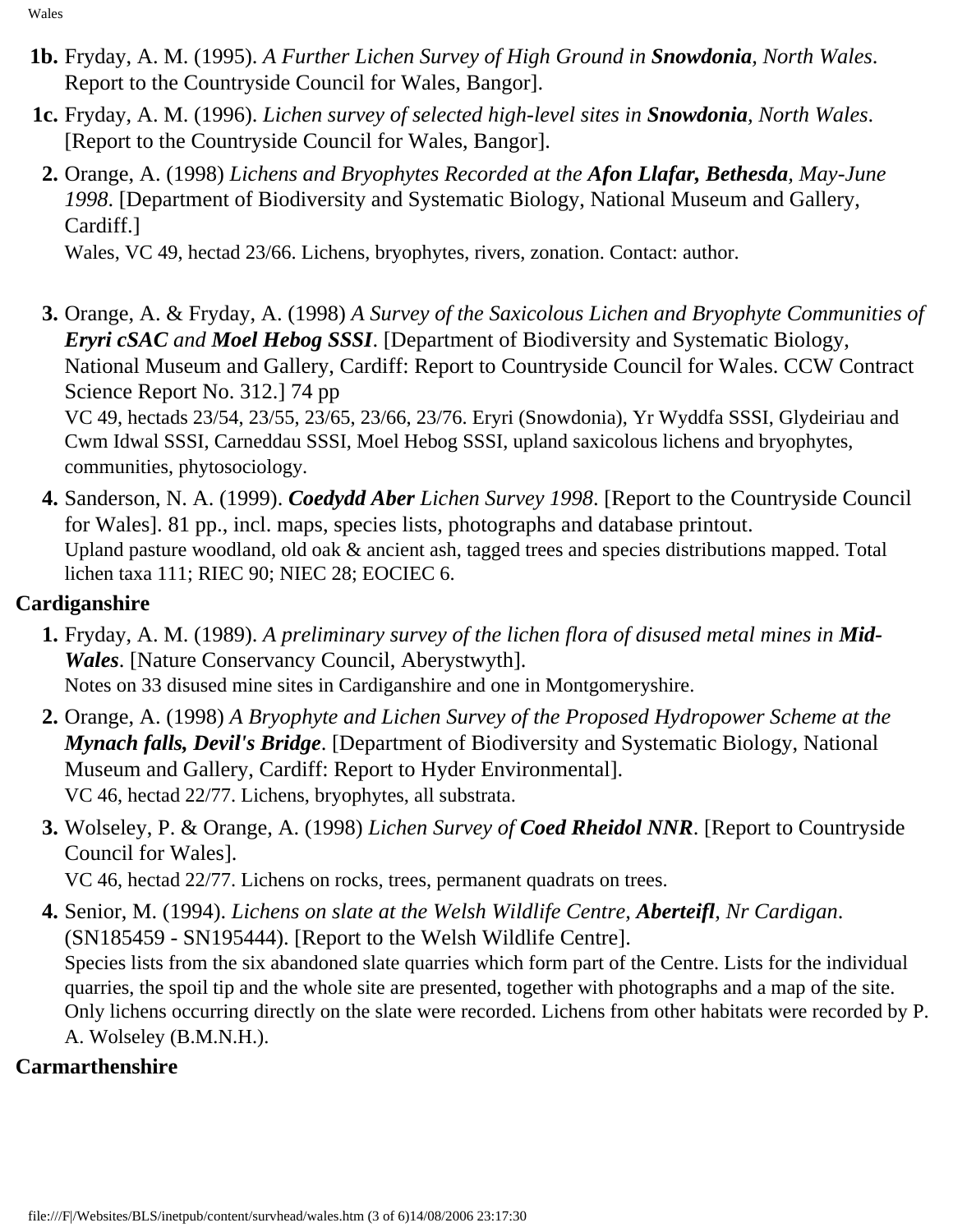Wales

- **1a.** Coppins, A.M. & Coppins, B.J. (2001). *Allt Rhyd y Groes NNR*, Carmarthenshire (VC 44): Lichen Survey and Monitoring. [Report to the Countryside Council for Wales]. 162 pp. Upland oakwood and rock outcrops. Survey and site condition monitoring, and detailed management proposals. Total lichen taxa 274, 176 epiphytic, 105 saxicolous; RIEC 70, EUOCIEC 15 + 6. Lichenicolous fungi 3.
- **1b.** Fryday, A.M. & Coppins, A.M. (1997). *Allt Rhyd y Groes NNR Lichen Survey*. [Report to the Countryside Council for Wales, Project no. NNR031/RF54/02]. 39 pp. (woodland section). Upland oak woods. Total lichen taxa (epiphytes) 154; RIEC 60; EUOCIEC 16.
- **1c.** Woods, R.G. (1980) *The lichen dominated epiphyte communities of Allt Rhydygroes NNR*. [Report to Countryside Council for Wales]. 21 pp.
- **2.** Orange, A. (1985) *The Epiphytic Lichens of Dynevor Deer Park*. [Report to Nature Conservancy Council].

VC 44, hectad 22/62. Dinefwr Park, lichens on trees and wood.

- **3.** Orange, A. (1988) *The Lichens of Dinefwr*. [Department of Botany, National Museum of Wales: Report to National Trust and Nature Conservancy Council]. VC 44, hectad 22/62. Dinefwr Deer Park, lichens on trees and wood.]
- **4.** Orange, A. (1994) *A Survey of the Lichens of Castle Woods, Llandeilo*. [Department of Botany, National Museum of Wales: Report to Countryside Council for Wales]. VC 44, hectad 22/62. Lichens on trees and wood.
- **5.** Orange, A. (1997) *A Lichen Survey of the National Botanic Garden of Wales*. [Department of Biodiversity and Systematic Biology, National Museum and Gallery, Cardiff]. VC 44, hectad 22/51. Contact: author.

### <span id="page-3-0"></span>**Denbighshire**

 **1.** Fryday, A. M. (1997). *Lichen survey report: Creag Bran-Banog, Clywd*. [Report to Countryside Council for Wales, Mold].

In Clocaenog Forest, 33/018.520; alternative spelling **Craig Bron-banog**.

## <span id="page-3-1"></span>**Flintshire**

 **1.** Gilbert, O.L. (2000). *Critique of Lichen Work Carried Out at Padeswood Cement Works and an Assessment of Current Air Quality around Penyfford as Evidenced by Lichens*. [Report to Castle Cement, Padeswood, Mold]. 6 pp. incl. map and table. Long term.

## <span id="page-3-2"></span>**Glamorgan**

 **1.** Orange, A. (1988) *A Survey of the Bryophytes and Lichens of Cwm Clydach, West Glamorgan*. [Department of Botany, National Museum of Wales: Report to Royal Society for the Protection of Birds].

VC 41, hectad 22/60. Lichens, bryophytes, all substrata.

 **2.** Coppins, A.M. & Coppins, B.J. (2002). *Nicholaston Burrows SSSI (VC 41 Glamorgan): Lichen Survey*. [Report to The National Trust]. 19 pp., incl. map, species list and Figs. 37 lichens: 14 corticolous or lignicolous, 23 terricolous; lichenicolous fungi 1.

## <span id="page-3-3"></span>**Merioneth**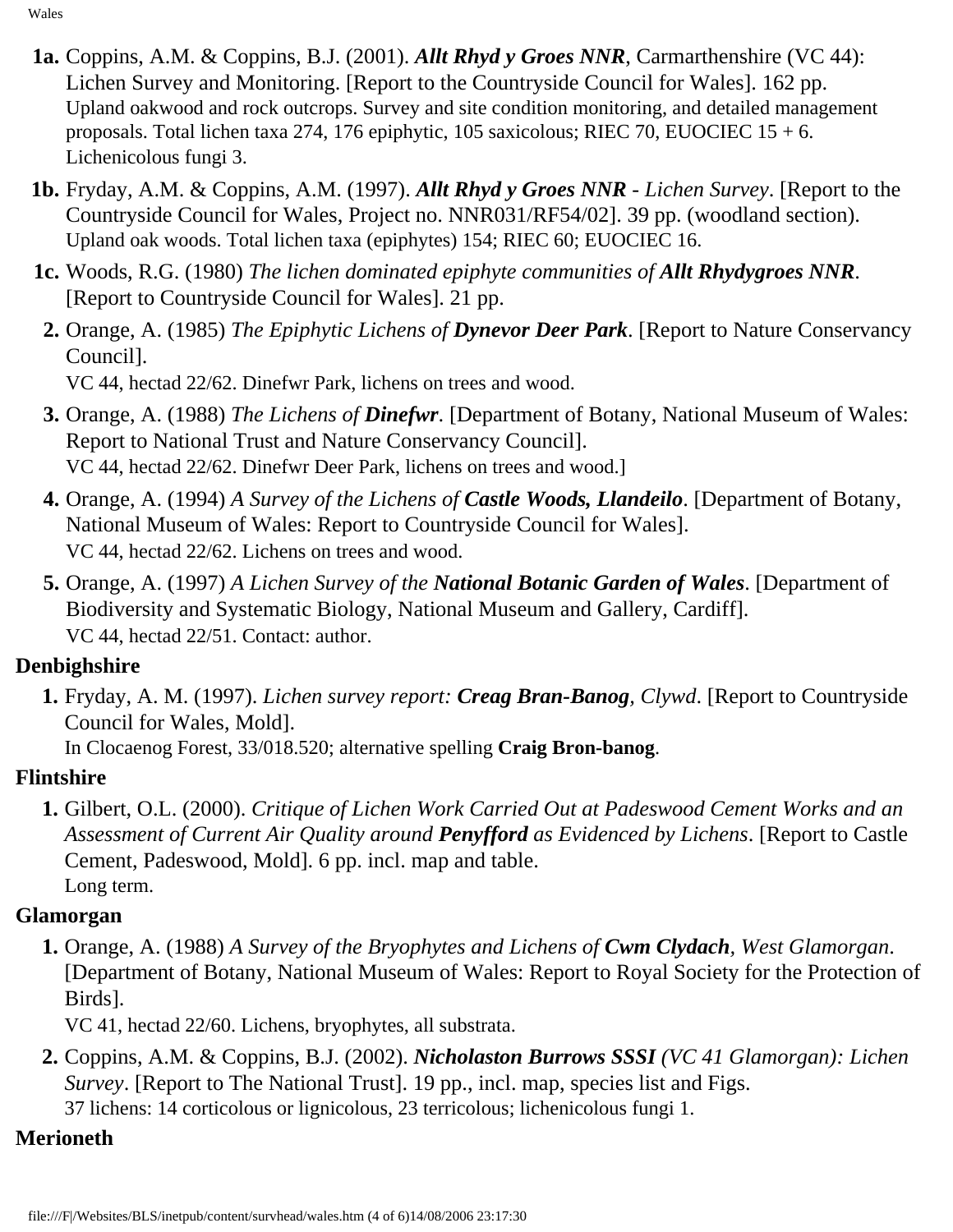- **1.** Fryday, A. M. (1992). *Lichen survey of Dolmelynllyn Park, Ganllwyd, North Wales*. [Report to The National Trust, Cirencester].
- **2.** Orange, A. (1991*) A Lichen and Bryophyte Survey of RSPB Woodlands in the Mawddach Area*. [Department of Botany, National Museum of Wales: Report to Royal Society for the Protection of Birds].

VC 48, hectads 23/61, 23/62, 23/71. Lichens, bryophytes, woodland, rock, Mawddach estuary, Coedydd Afon Gwynnant, Coed y Gribin, Coed Garth Gell, Cwm Mynach, Coed y Parc.

- **3.** Orange, A. (1996) *A Lichen and Bryophyte Survey of the Proposed Afon Gain/Afon Mawddach Hydro-power Scheme*. [Department of Biodiversity and Systematic Biology, National Museum and Gallery, Cardiff: Report to Shawater Ltd]. VC 48, hectad 23/72. Lichens, bryophytes, rivers.
- **4.** Orange, A. (1996) *A Lichen and Bryophyte Survey of the Proposed Afon Cwmnantcol Hydropower Scheme*. [Department of Biodiversity and Systematic Biology, National Museum and Gallery, Cardiff: Report to Shawater Ltd.]

VC 48, hectad 23/62. Lichens, bryophytes, rivers, species on trees and rock.

**5.** Orange, A. (1996) *A Lichen and Bryophyte Survey of the Proposed Afon Gamlan Hydro-power Scheme*. [Department of Biodiversity and Systematic Biology, National Museum and Gallery, Cardiff: Report to Shawater Ltd.]

VC 48, hectad 23/72. Coed Ganllwyd, lichens, bryophytes, rivers.

**6.** Orange, A. (1996) *A Lichen and Bryophyte Survey of the Proposed Afon Ysgethin Hydro-power Scheme*. [Department of Biodiversity and Systematic Biology, National Museum and Gallery, Cardiff: Report to Shawater Ltd.]

VC 48, hectads 23/52, 23/62. Coed Cors y Gedol, lichens, bryophytes, rivers.

**7.** Orange, A. (1999) *Proposed Hydropower Scheme at Nant y Graig-wen: preliminary attempt to correlate distribution of riparian bryophyte and lichen communities to water levels*. [Department of Biodiversity and Systematic Biology, National Museum and Gallery, Cardiff: Report to Shawater Ltd.]

VC 48, hectad 23/81. Lichens, bryophytes, rivers, freshwater, communities.

 **8.** Orange, A. (2003). *A Lichen Survey of the Oakwoods of Meirionnydd and Dwyfor (North Wales)*. National Museums and Galleries of Wales: Report to Countryside Council for Wales. [Lichen survey of 50 woodland areas in V.C.s 48 and 49 in 2002, hectads 23/52, 53, 54, 61, 62, 63, 64, 65, 71, 72, 73. Surveyors Alan Orange, Bryan Edwards, Vince Giavarini. Includes epiphytic species and some on rocks. Includes brief discussion of lichen communities, including summaries of some relevé data. Bound copy of main report, with site species lists and maps provided to CCW in plastic wallets.].

## <span id="page-4-0"></span>**Montgomeryshire**

 **1.** Orange, A. (1993) *Effects of Channel Liming on the Bryophytes and Lichens of the Upper River Severn*. [Department of Botany, National Museum of Wales: Report to National Rivers Authority].

VC 47, hectad 22/88. Afon Hafren, lichens, bryophytes, freshwater, monitoring by quadrats; liming experiment failed: no results relevant to this.

### <span id="page-4-1"></span>**Pembrokeshire**